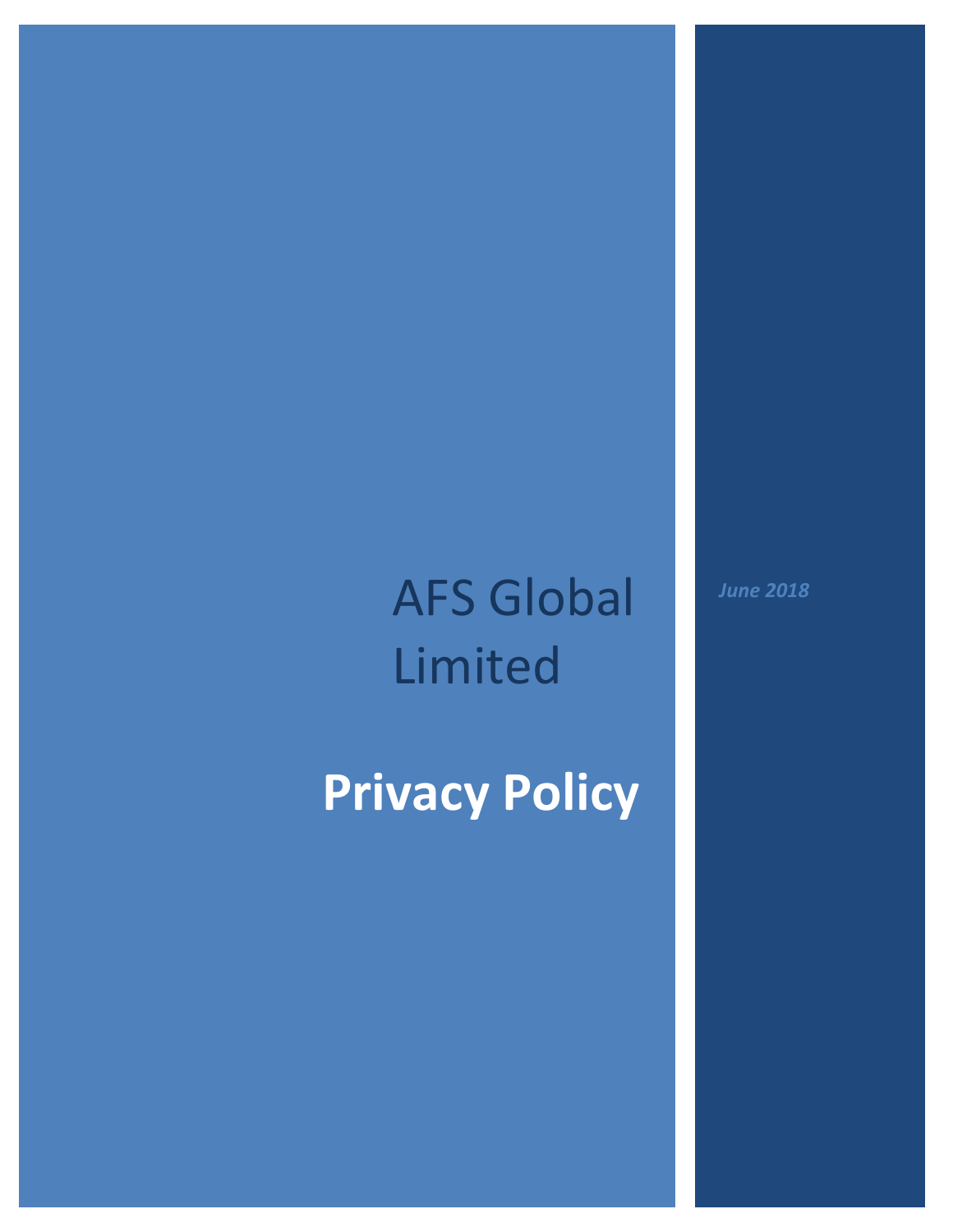

| <b>Table of Contents</b> |  | Page |
|--------------------------|--|------|
|                          |  |      |
|                          |  |      |
|                          |  |      |
|                          |  |      |
|                          |  |      |
|                          |  |      |
| $\overline{3}$           |  |      |
| 8.<br>$\overline{4}$     |  |      |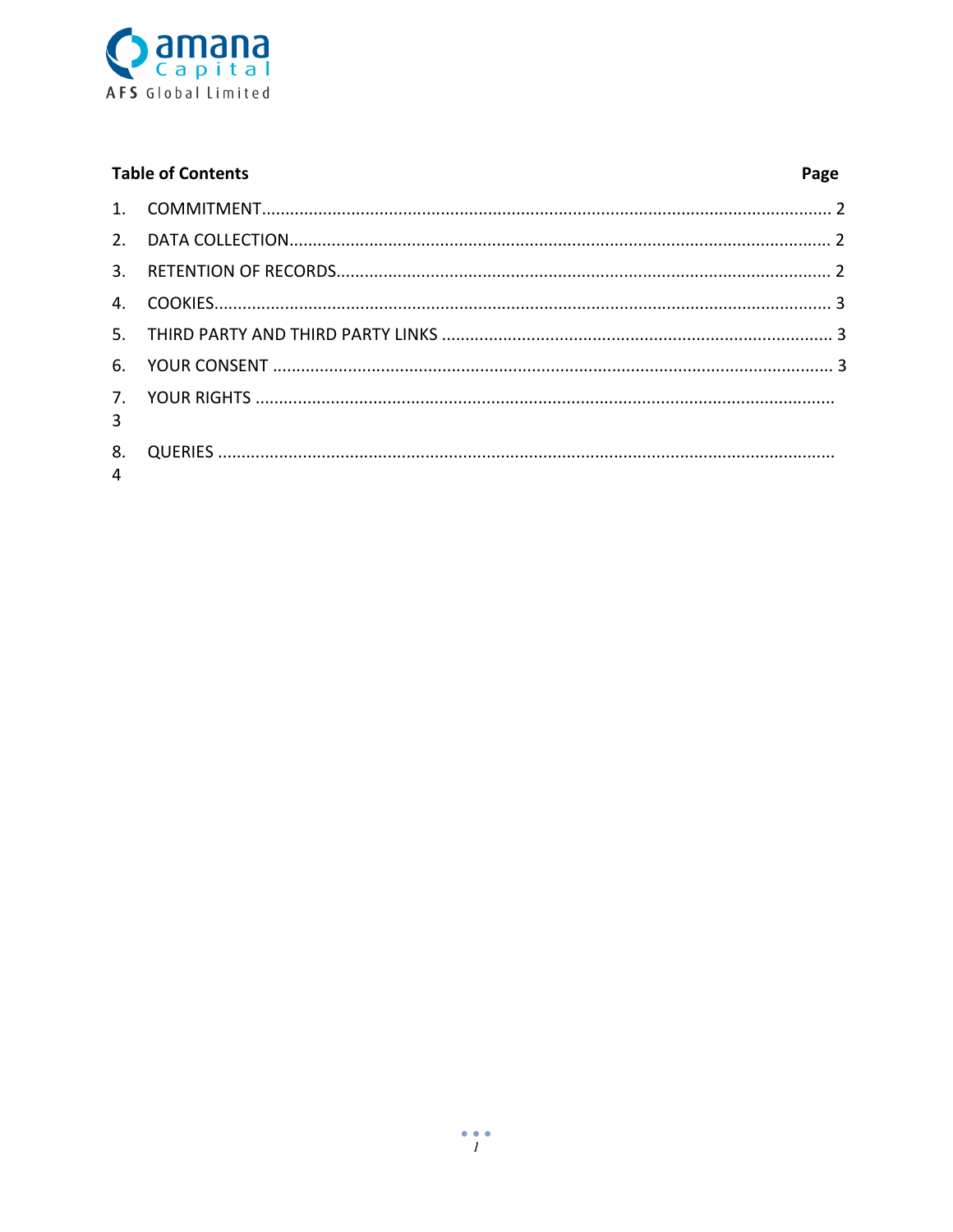

### **1. COMMITMENT**

The privacy of our website users, whether you are our former or existing client or visitor to our website (the "Site"), is important to AFS Global Ltd ("AFS") is committed to safeguard it. This policy demonstrates how we at AFS collect, use and protect the personal information we hold about you.

# **2. DATA COLLECTION**

AFS will only collect personal data when you specifically and knowingly provide it to us. If you open a Live or Demo account, you will be asked for information regarding your name and address, employment, salary/income and other personal details. As part of the current anti-money laundering regulations, we are required to establish proof of your identity and address details. This process may be conducted using information provided by identification verification agencies and you may be asked to supply additional information to support any unsuccessful verification attempts.

We may use the personal information you provide to contact you in the future about AFS products and/or services, where you have consented to be contacted for such purposes. We will also use data held on you for the purposes of (i) ensuring the content on the Site is presented in the most effective manner, (ii) carrying out our obligations arising from any agreements entered into between AFS and you, and (iii) notifying you about changes to our products and/or services.

### **3. RETENTION OF RECORDS**

AFS will keep personal data only as long as it is necessary, including for the purposes of updating the product or services or as required by law. When the personal data is no longer required, it will be destroyed either by shredding or other approved destruction methods to prevent unauthorised parties from gaining access to the information during and after the process.

We will safeguard information in our custody.

We have developed and will maintain security procedures to safeguard personal data against loss, theft, copying and unauthorised disclosure, use or modification. Access to personal data is restricted to employees and authorised service providers who need it to perform their work.